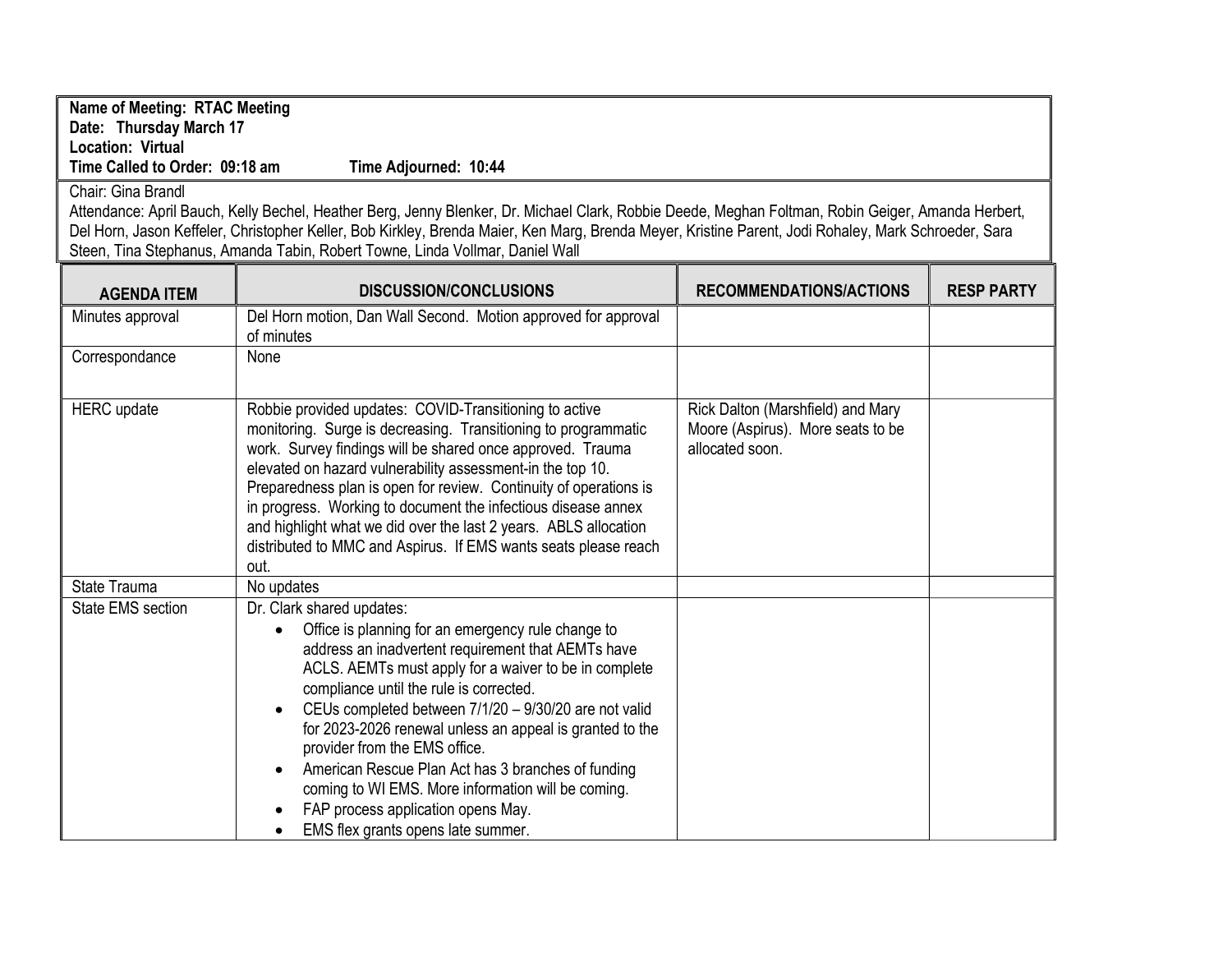| <b>AGENDA ITEM</b>                          | <b>DISCUSSION/CONCLUSIONS</b>                                                                                                                                                                                                                                                                                                                                                                                                                                                                                                                                                                             | <b>RECOMMENDATIONS/ACTIONS</b>                                                                                                                                                                                                                                                                                                                                                                                                                                                                                                                                                                                                                                                                       | <b>RESP PARTY</b> |
|---------------------------------------------|-----------------------------------------------------------------------------------------------------------------------------------------------------------------------------------------------------------------------------------------------------------------------------------------------------------------------------------------------------------------------------------------------------------------------------------------------------------------------------------------------------------------------------------------------------------------------------------------------------------|------------------------------------------------------------------------------------------------------------------------------------------------------------------------------------------------------------------------------------------------------------------------------------------------------------------------------------------------------------------------------------------------------------------------------------------------------------------------------------------------------------------------------------------------------------------------------------------------------------------------------------------------------------------------------------------------------|-------------------|
|                                             | May reopen DHS 110 for some EMS concerns.<br>$\bullet$<br>Goals from EMS office:<br>Re-start and expand Telecommunicator CPR<br>$\circ$<br>project<br>Improve WARDS and E-licensing: improved<br>$\circ$<br>links, electronic forms, data reports<br>Move to electronic Operational Plans<br>$\circ$<br><b>Updated EMS Communications Plan</b><br>$\circ$<br>Continued and expand Townhalls/Open Forums<br>$\circ$<br><b>Finalization of Community Paramedic</b><br>$\circ$<br>implementation<br>Reviewing POC US at paramedic level. Potentially FAST.<br>PTSD provisions expanded to EMS providers.     |                                                                                                                                                                                                                                                                                                                                                                                                                                                                                                                                                                                                                                                                                                      |                   |
| 2021 NCRTAC trauma<br>Registry data summary | Gina reviewed the data ppt. Falls is by far the highest mechanism<br>and cause for ED visits. Noted high scene time for ISS >15. May<br>be an opportunity to improve. If using an intercept would it include<br>the whole scene time? Intercept arrival occurs on scene? Lots of<br>discussion about intercept times. Can we pull documentation for<br>scene reason listed in registry? Can we know the MOI? Can it be<br>separated by service? Interested to know location of incident. On<br>scene is when rig gets on scene. Single victim vs multi casualty<br>incidents.<br>Is it at pt or on scene? | Would like more data on scene<br>times. Can we see the spread of<br>time? Can trends be given to each<br>service? Metro vs rural separation?<br>Waiting aircraft? Can consider<br>HEMS? Need to bring increased<br>awareness to this issue. Please pull<br>state report for our region. Clarify if<br>pulls from at pt or on scene start<br>time. Description statistics looking<br>at distribution-is it outlier driven?<br>Get data to PI and EMS out of<br>hospital. Dan Wall will help on PI.<br>Need to work on EMS scene<br>documentation-arrival on scene at<br>campground vs $\frac{1}{2}$ mile in to where<br>accident occurs. Maybe be an<br>educational project to address the<br>change. |                   |
|                                             | ED LOS: Those not activated at risk for longer length of stay.<br>Need to work on activating according to criteria. Need to review<br>criteria.                                                                                                                                                                                                                                                                                                                                                                                                                                                           | Make trauma activations a project.                                                                                                                                                                                                                                                                                                                                                                                                                                                                                                                                                                                                                                                                   |                   |

This document and the information contained herein constitute a part of the record of the investigations, inquiries, proceedings, and conclusions maintained pursuant to and for a purpose stated in Section 146.38 Wis. Stats and is subject to Section 146.37 Wis. Stats. The document and information are subject to and protected by Michigan MCL 333.20175, MCL 333.20175, MCL 333.21513, MCL 333.21515, MCL 331.531, MCL331.532, MCL 331.532, MCL 331.5 Federal Law. This document is to be always treated as confidential. Unauthorized use or disclosure is prohibited.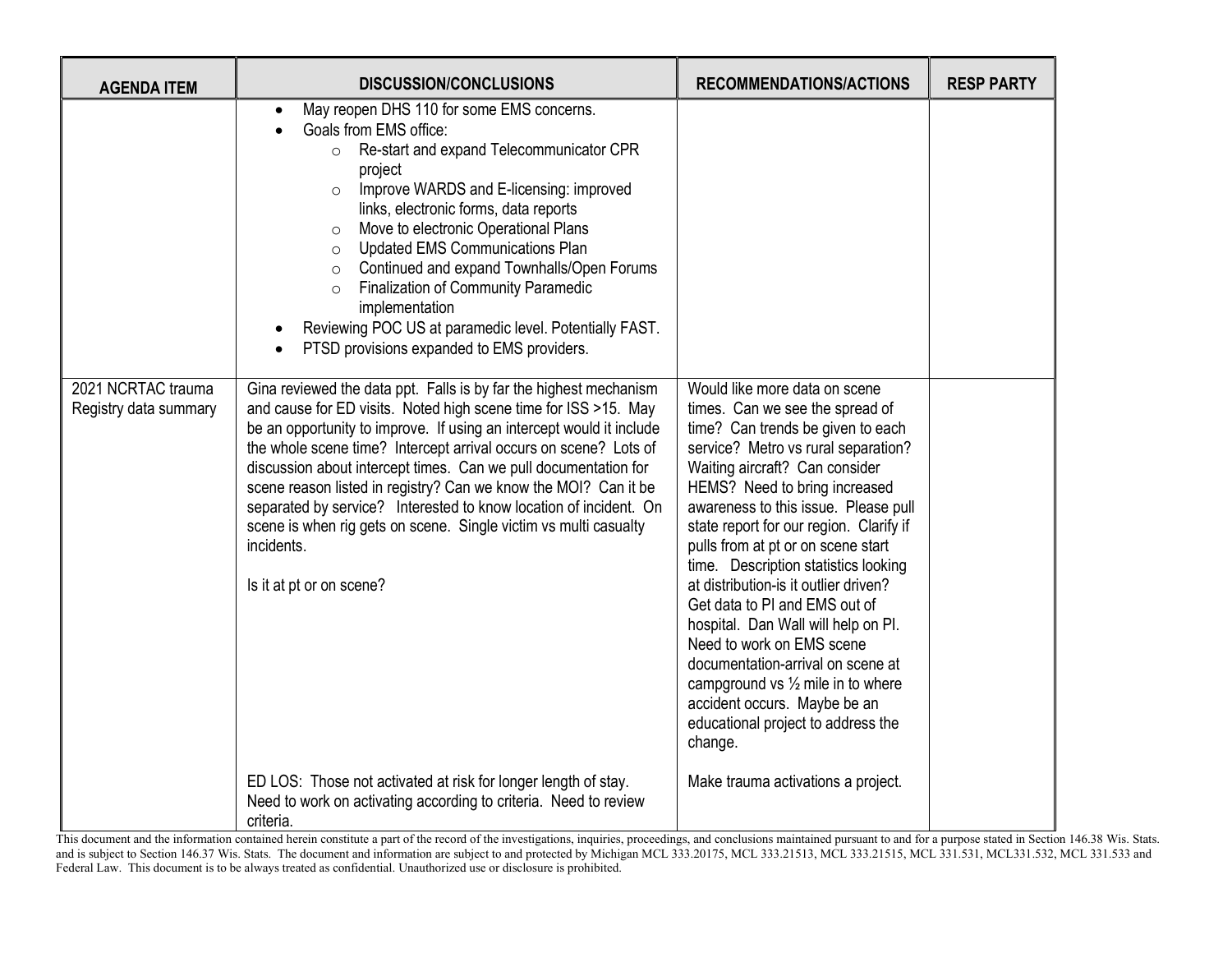| <b>AGENDA ITEM</b>                   | <b>DISCUSSION/CONCLUSIONS</b>                                                                                                                                                                                                                                                                                                                                                      | <b>RECOMMENDATIONS/ACTIONS</b>                                                                                                                                                                                                                                                                         | <b>RESP PARTY</b> |
|--------------------------------------|------------------------------------------------------------------------------------------------------------------------------------------------------------------------------------------------------------------------------------------------------------------------------------------------------------------------------------------------------------------------------------|--------------------------------------------------------------------------------------------------------------------------------------------------------------------------------------------------------------------------------------------------------------------------------------------------------|-------------------|
|                                      | Projects resulting from Data: Falls should be injury prevention, ED<br>LOS >3 hrs, need for activation, and EMS Scene time.                                                                                                                                                                                                                                                        | Falls project: web-based referral<br>form project was used in the past.<br>Not being utilized by EMS agencies.<br>May have dropped off during<br>COVID. Have stand up banners for<br>display on falls. Working with ADRC<br>for stepping on programming.<br>PowerPoint will be posted with<br>minutes. |                   |
| Blood shortage update                | Seemed to be down south in WI. Our region seems to be ok.<br>Occasional isolated incidents maybe related to FFP and PLT. Fox<br>valley had some issues as well. Impacted blood agency was Red<br>Cross. This is a vulnerable area for shortage.                                                                                                                                    | No action or recommendations.                                                                                                                                                                                                                                                                          |                   |
| Peds imaging guidelines              | Dr. Roberts is not available. Can implement now. Document is<br>available. Do not pan scan children 17 and under. Avoid CT neck<br>and chest. Do CXR first.                                                                                                                                                                                                                        |                                                                                                                                                                                                                                                                                                        |                   |
| PI committee                         | Looking to schedule meeting in the next 2 weeks to establish<br>committee and priorities. Gina and Sara are co-chairs. Want<br>participation from all facilities. Daniel Wall wants to participate.                                                                                                                                                                                |                                                                                                                                                                                                                                                                                                        |                   |
| Out of hospital<br>committee         | Discussed distribution of pelvic binders. If have more ambulances<br>can possibly have more                                                                                                                                                                                                                                                                                        |                                                                                                                                                                                                                                                                                                        |                   |
| Injury prevention<br>committee       | Stepping on classes going on both MMC and Aspirus. Will look at<br>the falls App.                                                                                                                                                                                                                                                                                                  |                                                                                                                                                                                                                                                                                                        |                   |
| Conference planning                  | Conference is coming up April 7. Registration is open. Dell Horn<br>will help with on-site registration.                                                                                                                                                                                                                                                                           |                                                                                                                                                                                                                                                                                                        |                   |
| Regional trauma plan<br>action items | Lowest scores<br>Support members in Classification review process (go<br>$\bullet$<br>through sections at meetings, put together guides and<br>resources for facilities to use)<br>Integrate rehab into regional plan<br>Coordination with Trauma medical directors and EMS<br>medical directors<br>Coordinating facilities work collaboratively to meet the<br>needs of the RTAC. | Spread the action items throughout<br>the councils.                                                                                                                                                                                                                                                    |                   |

This document and the information contained herein constitute a part of the record of the investigations, inquiries, proceedings, and conclusions maintained pursuant to and for a purpose stated in Section 146.38 Wis. Stats and is subject to Section 146.37 Wis. Stats. The document and information are subject to and protected by Michigan MCL 333.20175, MCL 333.20175, MCL 333.21513, MCL 333.21515, MCL 331.531, MCL331.532, MCL 331.532, MCL 331.5 Federal Law. This document is to be always treated as confidential. Unauthorized use or disclosure is prohibited.